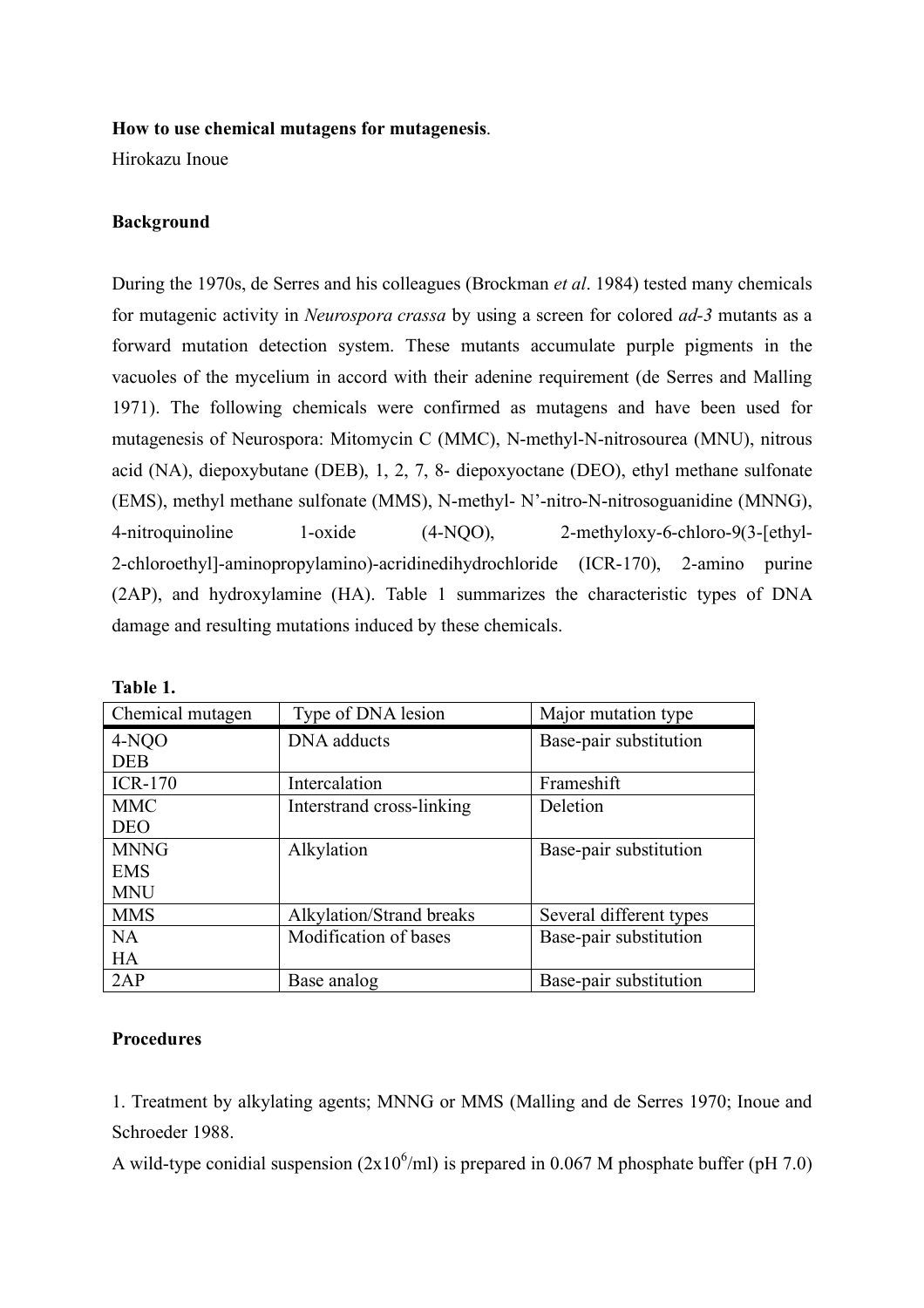and kept at 4ºC. Just before treatment 20ml of the suspension is pre-warmed at 30ºC with mild shaking. Chemical mutagens are added at a final concentration of 25µM for MNNG or 1.5µl/ml for MMS. After a 2 hr treatment, conidia are collected by centrifugation and washed three times with a solution of Fries minimal medium salts (pH 8.0) containing 0.1% sodium thiosulfate. This MNNG treatment results in 50-70% survival and 100-150 *ad-3* mutants per 106 survivors. The MMS treatment results in 30-50% survival and 50-80 *ad-3* mutants per  $10^6$  survivors.

### 2. Treatment by ICR-170 (Inoue et al. 1981; Whong 1979).

ICR-170 is sensitive to visible light so treatments should be done under a safety light (yellow or red) or in the dark to avoid photoinactivation. Mutagenesis with ICR-170 is conducted essentially as described above. Conidia suspended in the 0.067 M phosphate buffer are treated with 15µM ICR-170 for 2 hrs. This treatment results in about 80% survival and 100-200 *ad-3* mutants per 106 survivors. Substantial mutagenic activities can be obtained at lower concentrations of ICR-170 when the treatment is conducted in distilled water and bubbled with  $N_2$ .

# 3. Treatment by 4-NQO (Matter, Ong and de Serres 1972)

This chemical is highly toxic, and stock solutions are prepared in 95% ethanol. Mutagenesis treatments are conducted as described above but with 0.2µM 4-NQO. This treatment results in about 10-30% survival and 100-200  $ad-3$  mutants per  $10^6$  survivors.

### 4) Treatment by DEO. (Ong and de Serres 1972)

Mutagenesis treatments are conducted as described above. When DEO is used at 75mM or 100mM, survival of cells is 30% and 10%, and mutation frequency is about  $5x10^{-7}$  and 8x 10<sup>-7</sup>, respectively.

In all experiments, treatment time and concentration of chemicals will be variable depending on your purpose. Mutation frequency at the *ad-3* loci described here serves as one example.

#### **Reference**

Brockman, H. E., F. J. de Serres, T. Ong, D. M. DeMarini, A. J. Katz, A. J. F. Griffiths and R. S. Stafford. 1984. Mutation tests in *Neurospora crassa*. Mutation Res. 133: 87-134.

de Serres, F. J. and H. Malling. 1971. Measurement of recessive lethal damage over the entire